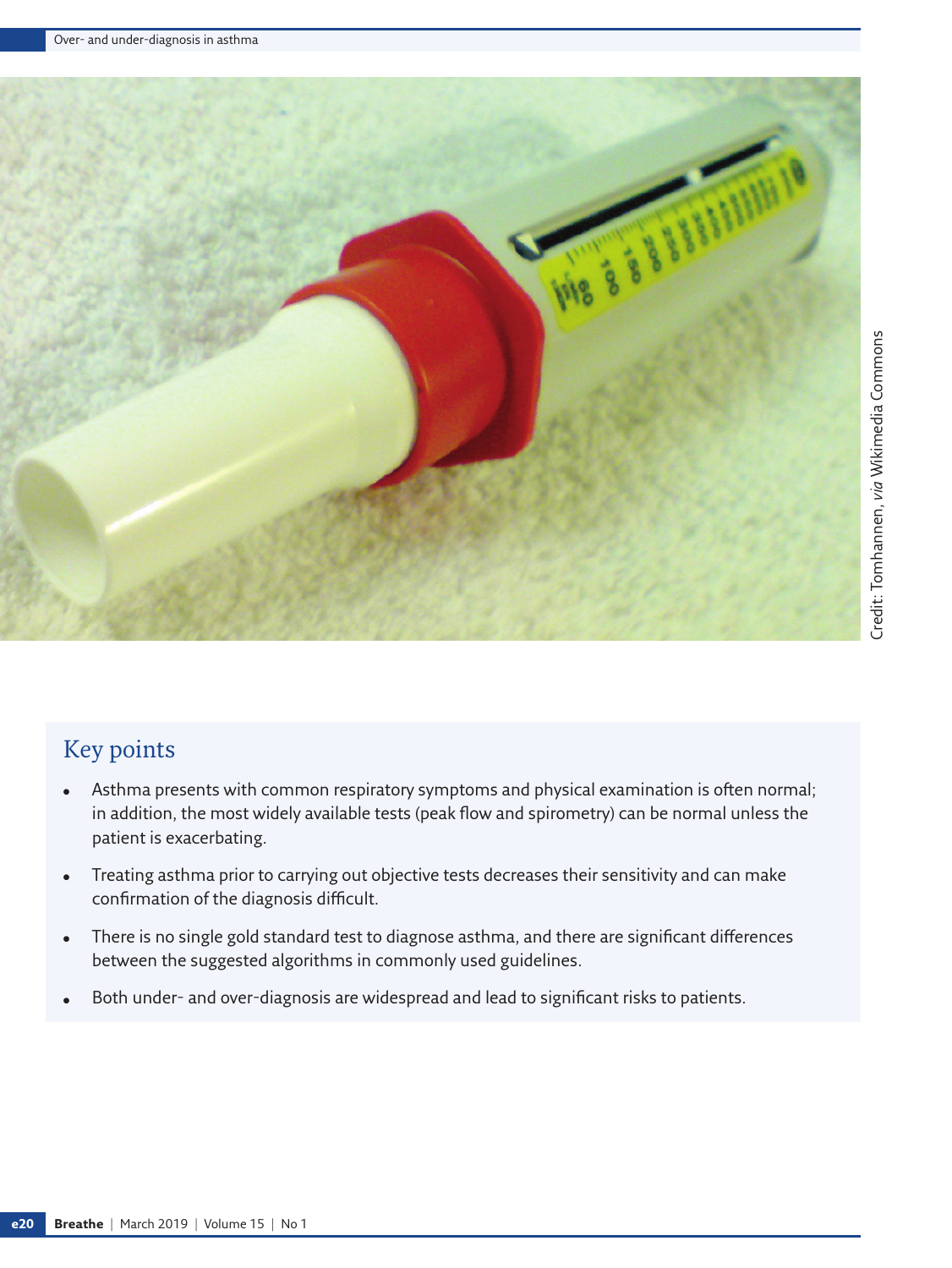- 員 brian.kent@gstt.nhs.uk
- [@briandkent](https://twitter.com/briandkent)
- lin. [www.linkedin.com/in/brian-kent-84638863](http://www.linkedin.com/in/brian-kent-84638863)

# Review

# Over- and under-diagnosis in asthma

Asthma is extremely common with a prevalence of approximately 10% in Europe. It presents with symptoms which have a broad differential diagnosis and examination can be entirely normal. There is no agreed gold standard to diagnose asthma, and the objective tests that can aid diagnosis are often poorly available to primary care physicians. There is evidence that asthma is widely misdiagnosed. Overdiagnosis leads to unnecessary treatment and a delay in making an alternative diagnosis. Underdiagnosis risks daily symptoms, (potentially serious) exacerbations and long-term airway remodelling. An agreed standardised approach to diagnosis, with inclusion of objective measurements prior to treatment, is required to reduce misdiagnosis of asthma.

**Cite as**: Kavanagh J, Jackson DJ, Kent BD. Over- and under-diagnosis in asthma. *Breathe* 2019; 15: e20–e27.

## **Introduction**

Asthma is a common disease, characterised by variable airflow obstruction and airway inflammation, leading to symptoms of breathlessness, wheeze, chest tightness and cough. It is estimated to affect 30–50 million people in Europe [1], approximately 10% of all Europeans. The direct costs of asthma care in Europe is estimated at EUR 17.7 billion per year. Although the disease is often mild, asthma sadly still kills: there were an estimated 1320 asthma deaths in England and Wales in 2017 alone [2].

Over diagnosis is increasingly recognised as a problem in a range of diseases, including asthma [3]. Asthma has traditionally been diagnosed on the basis of history and response to a trial of treatment; however, asthma presents with respiratory symptoms that are common to a wide range of disease processes and are not specific to asthma (box 1). In addition, the physical examination is usually normal, unless a patient is exacerbating at the time of the examination. As asthma is so common, the majority of diagnoses are made in primary care, where access to objective testing in asthma is limited. Even if objective tests are available, there is no gold standard test for asthma and many of the tests that are available (*e.g.* spirometry, fractionated exhaled nitric oxide (*F*eNO) and bronchial provocation tests) do not necessarily exclude asthma even if they are normal, particularly if the patient has started treatment prior to testing. This complexity makes both under- and over-diagnosis an obstacle that clinicians need to work to avoid in asthma. Both possibilities carry costs to both the patient's health and to healthcare systems.

This review will examine how asthma is currently diagnosed and how this may change in the near future, it will then review the evidence and



**C** @ERSpublications

**Asthma is frequently misdiagnosed. Both over- and under-diagnosis are associated with inappropriate treatment and potential patient harm. Although no gold standard diagnostic test is available, objective testing can improve diagnostic accuracy.**<http://ow.ly/Ej3830ohfxJ>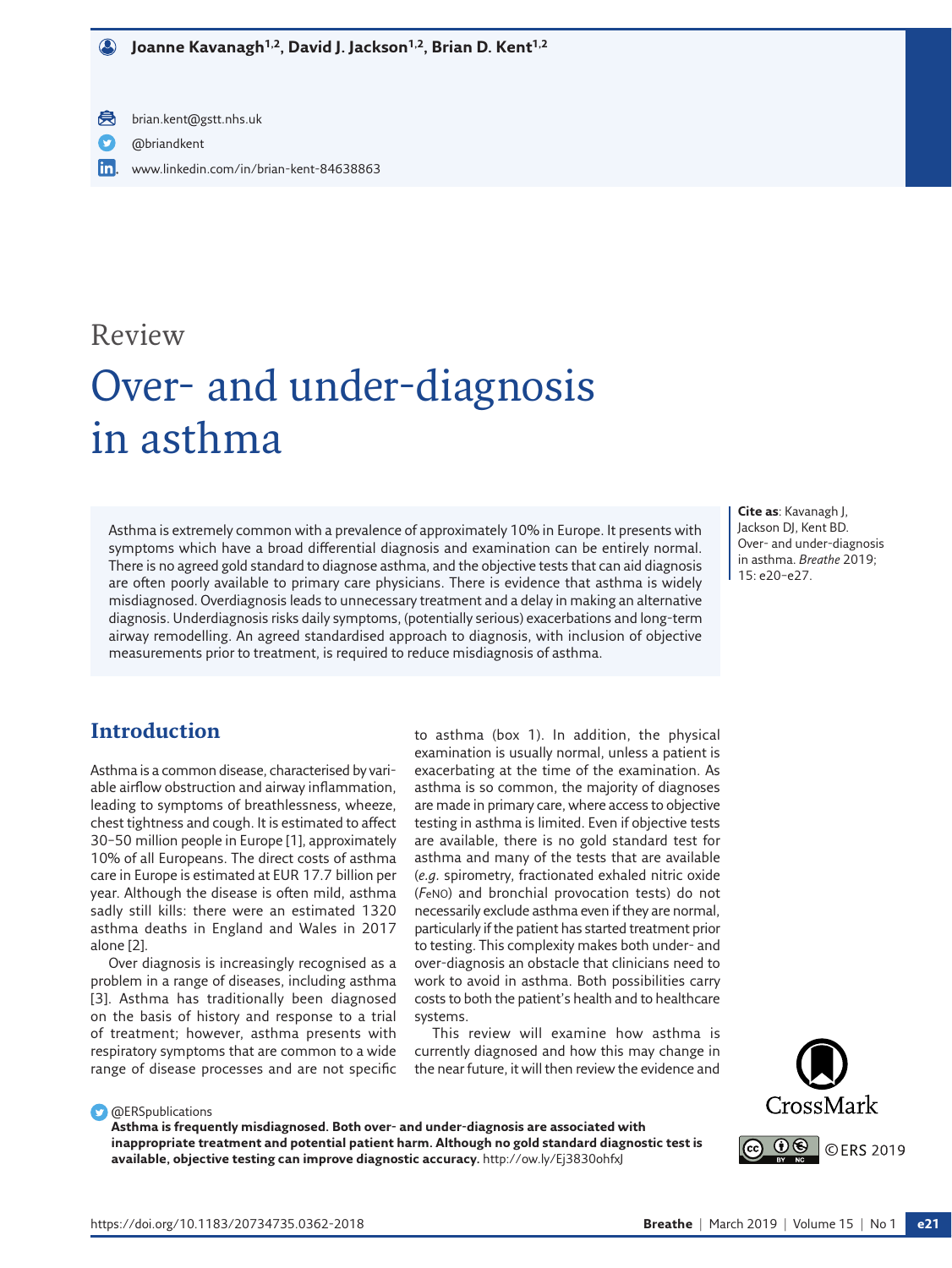#### **Box 1** *Differential diagnosis of asthma*

- Chronic obstructive pulmonary disease (COPD)
- Allergic or non-allergic rhinitis
- Gastro-oesophageal reflux disease
- Post-viral cough/upper airway cough syndrome
- **Eosinophilic bronchitis**
- Dysfunctional breathing pattern/hyperventilation/intermittent laryngeal obstruction
- Obesity/deconditioning
- **Excessive dynamic airways collapse**
- Interstitial lung disease
- Obstructive sleep apnoea/sleep disordered breathing
- Anxiety disorder/panic attacks
- Cardiac disease: congenital, heart failure, ischaemic heart disease
- Central airway obstruction
- **Bronchiectasis**
- Sarcoidosis
- Pulmonary hypertension
- Angiotensin-converting enzyme inhibitor related cough
- Pulmonary embolism

consequences of overdiagnosis of asthma, before turning to consider underdiagnosis in asthma.

# **Diagnosing asthma**

## **Current guidelines**

In recent years there has been a move to include objective testing in asthma diagnosis algorithms. The most widely used asthma guidelines worldwide are those issued by the Global Initiative for Asthma (GINA) [4]. The current iteration suggests only treating asthma prior to testing of spirometry/peak flow with reversibility if there is clinical urgency, and always documenting the basis on which an asthma diagnosis has been made. If the objective testing does not support a diagnosis of asthma it suggests repeating the tests at a later date or considering alternative tests. The British Thoracic Society (BTS) and Scottish Intercollegiate Guidelines Network (SIGN) also regularly publish an asthma guideline, which is widely used in the UK and other countries. The most recent version [5] still suggests treating first for those with a typical history, although lists a range of other tests for those in whom the diagnosis is unclear. However, also in the UK, the National Institute of Clinical Excellence (NICE) have recently published a guideline outlining a diagnostic protocol for asthma that includes not only spirometry with reversibility [6].

All three of these guidelines suggest using bronchial provocation testing where asthma is suspected, but where prior investigations have been nondiagnostic. These tests can utilise direct bronchial provocation testing with histamine or methacholine, or indirect provocation with exercise, inhaled mannitol, nebulised hypertonic saline or eucapnic hyperventilation. Although often

considered to be "gold-standard" investigations in suspected asthma, challenge tests can be positive in non-asthmatic patients, have a low but meaningful false negative rate, and can be influenced by baseline lung function and inhaled corticosteroid (ICS) therapy. Therefore, they need to be appropriately interpreted on a case-by-case basis. GINA and BTS/SIGN endorse both direct and indirect challenge tests, whereas only direct provocation protocols are currently recommended by NICE.

Another important difference between current diagnostic guidelines regards the utility of *F*eNO testing. This is quite strongly endorsed by NICE, but remains much less emphatically recommended in the other guidelines. This reflects a lack of consensus within the respiratory community regarding the utility of *F*eNO testing: although a potentially valuable surrogate marker of lower airway inflammation, it is influenced by extrinsic factors such as diet and smoking, as well as comorbid pathology such as nasal polyposis. Moreover, the absence of clear normative values can make identifying a pathological *F*eNO level challenging.

These different approaches reflect the lack of consensus within the respiratory community about how to diagnose asthma, and differing opinions regarding the usefulness of *F*eNO and other measures of type 2 inflammation in making the diagnosis [7]. [Table 1](#page-3-0) outlines the tests commonly used to support a diagnosis of asthma, and the potential confounding factors in interpreting these tests.

## **Overdiagnosis of asthma**

#### **How common is it?**

Estimates of the overdiagnosis of asthma vary, probably in part due to the different populations studied and the varying definitions and approaches to diagnosing asthma within the studies. The most comprehensive analysis, to date, is that published recently by Aaron *et al*. [8], which re-examined 613 Canadian adults with a diagnosis of asthma. Those included underwent an assessment with pre-and post-bronchodilator spirometry, and had a bronchial provocation test if this did not confirm asthma. If this was negative, asthma medication was reduced and the provocation test repeated. If still negative, asthma medication was stopped and the provocation test repeated again. If all of these tests were negative, participants were reviewed by a chest physician to make a final diagnosis of asthma or an alternative cause for their symptoms. The patients were followed up for a year, including repeat provocation tests at 6 months and 1 year, and if they had symptoms at any point during follow-up were encouraged to be seen by the study physician and spirometry was repeated at that stage. Asthma was ruled out in 33% of participants at the end of this diagnostic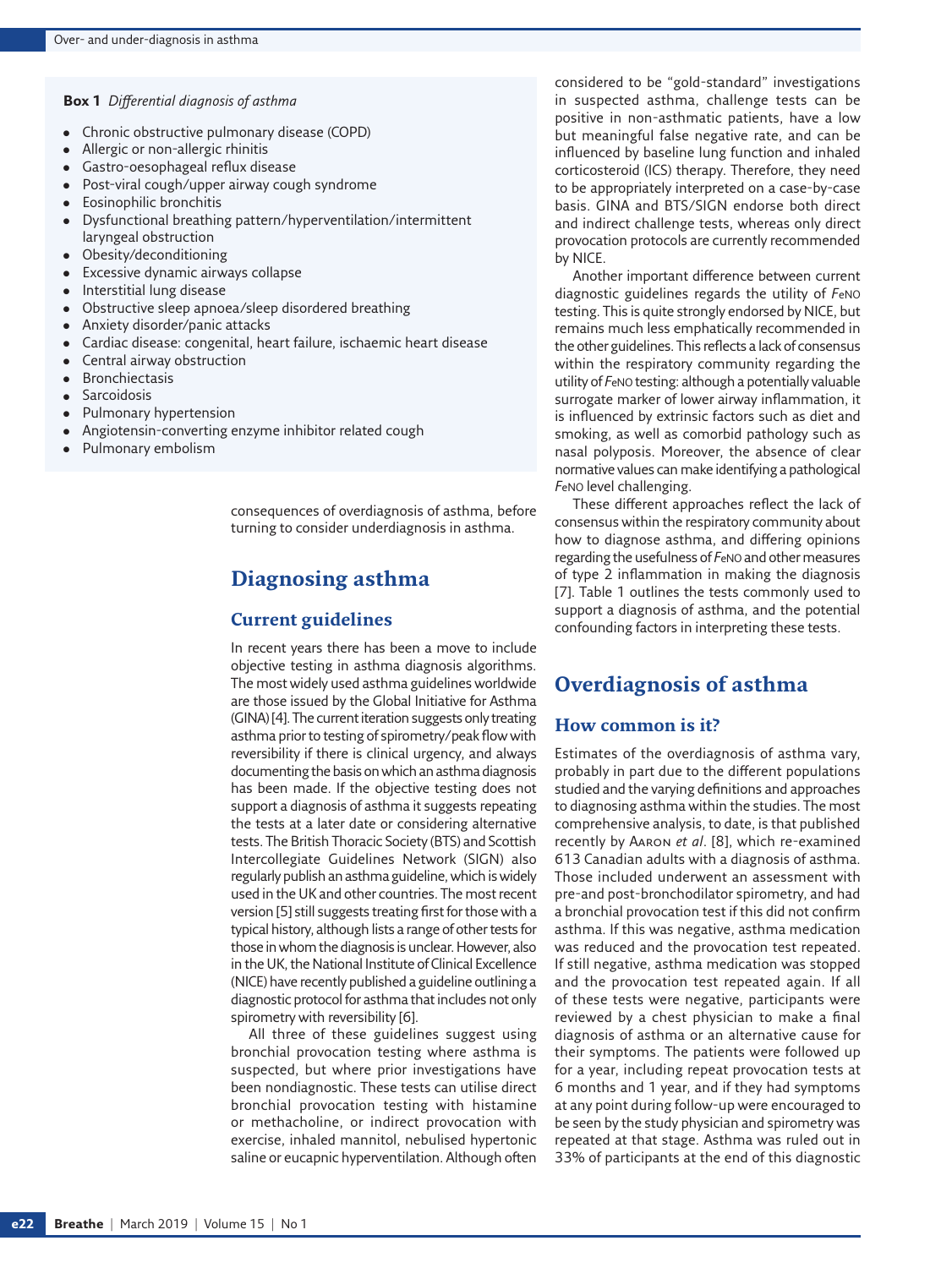<span id="page-3-0"></span>

| מל לי מ                  |
|--------------------------|
| 2                        |
| ׆<br>הרש<br>؛<br>n n n n |
|                          |
|                          |

|                                                                                                                                                                                                       | Risk of overdiagnosis                                                                                                                                                  | Risk of underdiagnosis                                                                                                                                                                                                                                                                       | <b>Notes</b>                                                                                                                                                                                                                                                |
|-------------------------------------------------------------------------------------------------------------------------------------------------------------------------------------------------------|------------------------------------------------------------------------------------------------------------------------------------------------------------------------|----------------------------------------------------------------------------------------------------------------------------------------------------------------------------------------------------------------------------------------------------------------------------------------------|-------------------------------------------------------------------------------------------------------------------------------------------------------------------------------------------------------------------------------------------------------------|
| Peak flow variability#.¶.+                                                                                                                                                                            | technique<br>charted<br>Patient may have variable<br>and/or have inaccurately<br>PEFR.                                                                                 | Poorly sensitive (3-46% for identifying physician<br>Less sensitive if carried out when asymptomatic.<br>diagnosed asthma) [5]                                                                                                                                                               | Patients need to do peak flows twice daily for<br>This test is dependent on patient effort and<br>healthcare professionals and low cost.<br>Peak flow charts are easily available to<br>2 weeks and accurately chart them<br>technique and it is unobserved |
| Spirometry#.¶.+                                                                                                                                                                                       | Obstructed spirometry may be due<br>In the elderly a ratio of $<$ 0.7 can be<br>to other conditions (e.g. COPD,<br>bronchiolitis obliterans).<br>normal.               | Normal spirometry at a single time point does not rule<br>FVC ratio is significantly higher than this, leading to<br>obstructive; however, in the young a normal FEV1/<br>Usually a ratio of <0.7 (FEV1/FVC) is interpreted as<br>possible false negatives.<br>out asthma.                   | a reliable measurement and this is dependent<br>Need to have reproducible results for this to be<br>Widely available (but not universally in primary<br>on the operator and patient effort, and<br>potentially on patient coughing etc.<br>care)            |
| Bronchodilator response <sup>#,41+</sup>                                                                                                                                                              | Patients may have reversibility in<br>other diseases (e.g. COPD).                                                                                                      | Patients may have used a bronchodilator on the day of<br>In chronic asthma patients may develop fixed airflow<br>the test, or a long-acting one even 1-2 days before.<br>If patients are well at the time of the test and have<br>normal spirometry no response may be seen.<br>obstruction. | a reliable measurement and this is dependent<br>Need to have reproducible results for this to be<br>Widely available (but not universally in primary<br>potentially limited by patient coughing etc.<br>on the operator plus patient effort, and<br>care)   |
| (methacholine, histamine)#.41.+<br>Indirect provocation (mannitol,<br>eucapnic hyperventilation)#.<br>hypertonic saline, exercise,<br>hyperresponsiveness<br>Measures of airway<br>Direct provocation | asymptomatic population will have<br>in COPD,<br>cystic fibrosis, allergic rhinitis.<br>A proportion of the normal,<br>False positives more likely<br>a positive test. | If patients are on asthma treatment the sensitivity of<br>the test drops and a negative test does not rule out<br>asthma.                                                                                                                                                                    | Of less value if patient has established airflow<br>Generally not available in primary care.<br>obstruction.                                                                                                                                                |
| FeNO <sup>+</sup>                                                                                                                                                                                     | eosinophilic bronchitis, COPD with<br>conditions (e.g. allergic rhinitis,<br>an eosinophilic phenotype).<br>FeNO can be raised in othe                                 | Asthma patients who are already on ICS treatment<br>airway inflammation at the time of testing (e.g<br>Some asthmatics will not have eosinophilic<br>neutrophilic/paucigranulocytic asthma)<br>FeNO is suppressed in smokers.<br>may have a normal FeNO.                                     | Not consistently available in primary care.                                                                                                                                                                                                                 |
| <b>Blood eosinophils</b>                                                                                                                                                                              | conditions including COPD, allergic<br>May be raised in numerous other<br>conditions, parasitic infections.                                                            | Does not help identify non-eosinophilic asthmatics<br>exacerbating may have normal blood eosinophils.<br>Treated asthmatics or those who are not currently                                                                                                                                   | Not a point of care test, so information<br>not available to the treating clinician<br>immediately                                                                                                                                                          |
| Sputum eosinophils                                                                                                                                                                                    | phenotype, eosinophilic bronchitis).<br>May be raised in other conditions<br>(e.g. COPD with an eosinophilic                                                           | May be suppressed by treatment with ICS or OCS.                                                                                                                                                                                                                                              | Only available in specialist centres, requires<br>expertise and is expensive and time<br>consuming.                                                                                                                                                         |
| guidelines.                                                                                                                                                                                           |                                                                                                                                                                        | PEFR: peak expiratory flow rate; FEV1: forced expiratory volume in 1 s; FVC: forced vital capacity; OCS: oral corticosteroids. #: GINA guidelines; #: BTS/SIGN guidelines; *: NICE                                                                                                           |                                                                                                                                                                                                                                                             |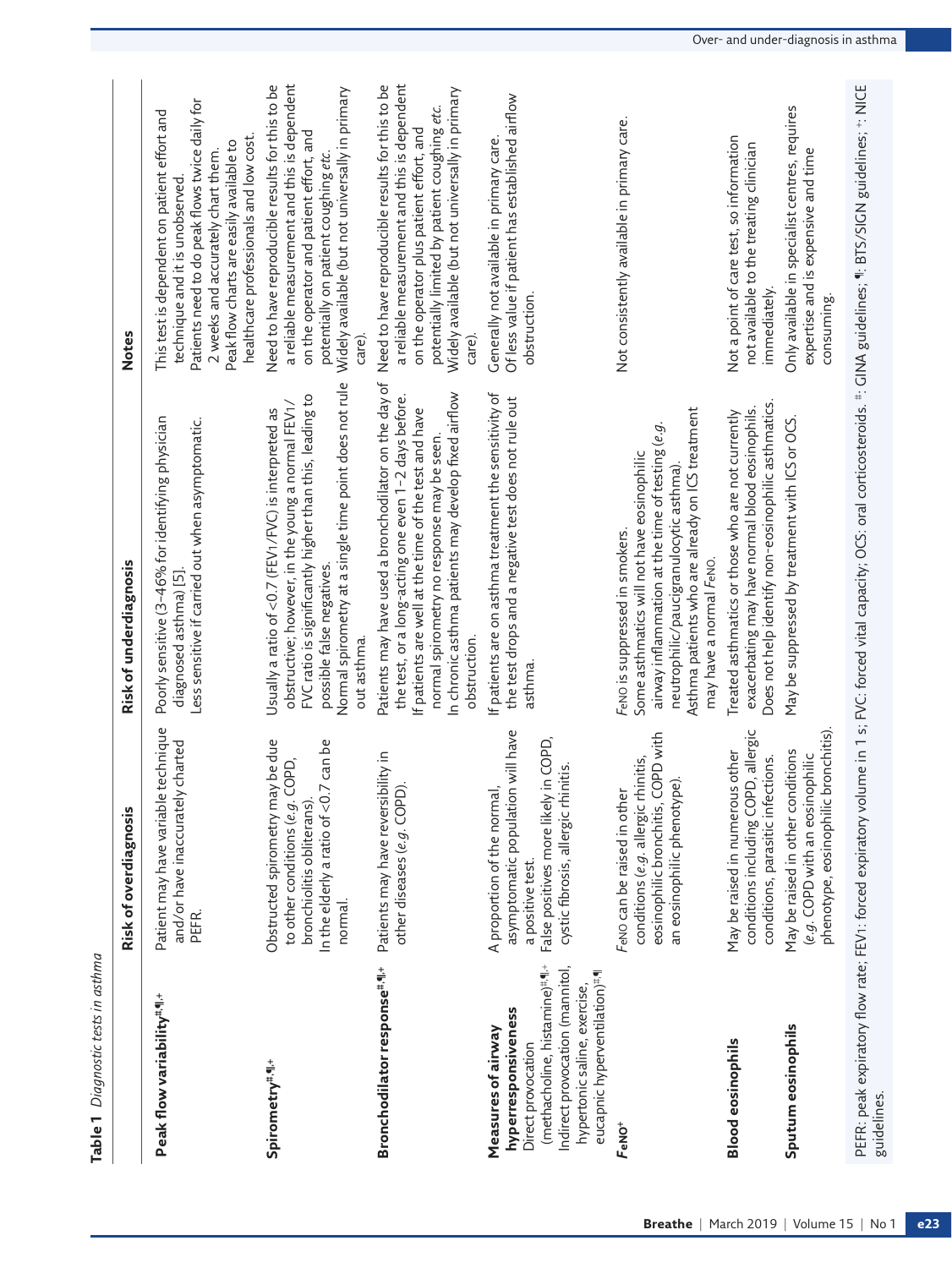algorithm and after 12 months 30% remained off asthma medication. Although subjects were approached at random by an automated phone message, there is a possibility that patients who had doubts about their asthma diagnosis were more likely to agree to participate in the study, thus overestimating the extent of overdiagnosis. However, some of the inclusion criteria could also have resulted in an underestimate (*e.g.* excluding those with an asthma diagnosis made more than 5 years ago). The figure of 30% is not dissimilar to other published data: a study of patients in primary care in the UK by Shaw *et al.* [9] found that one third of patients labelled as having asthma had normal spirometry and provocation tests.

Obese patients are known to have more respiratory symptoms than the non-obese, and so one might expect them to have an even greater rate of overdiagnosis of asthma. van Huisstede et *al.* [10] examined both over- and under-diagnoses in the morbidly obese by recruiting 86 patients who were undergoing pre-operative screening for bariatric surgery. 32 of the participants had a physician diagnosis of asthma, with the remainder free of an asthma diagnosis. They underwent pre- and post-bronchodilator spirometry, *F*eNO measurement, impulse oscillometry and a methacholine provocation test. Asthma was diagnosed when symptoms were present in the presence of either significant reversibility in their FEV<sub>1</sub> with a short-acting  $β_2$ -agonist (SABA) or a positive provocation test. 40% of patients with a prior diagnosis of asthma did not meet these criteria, although it is possible that some of those patients did still have asthma, in particular as not all patients agreed to stop their inhaled therapy prior to testing. Interestingly, underdiagnosis was also present: 31% of patients with no diagnosis of asthma had asthma symptoms plus a positive test. The authors concluded that symptoms were "unreliable for an adequate diagnosis of asthma" in this population.

## **What are the consequences of overdiagnosis?**

One of the problems of misdiagnosis is that there may be an alternative diagnosis that is not made in a timely fashion. Some of the final diagnoses in the study by Aaron *et al.* [8], such as ischaemic heart disease, subglottic stenosis and pulmonary hypertension, were serious and could lead to patient harm if unrecognised. In addition to this risk, patients are often on longterm inhaled therapy unnecessarily, leading both to potential side-effects and significant ongoing healthcare costs as these drugs are likely to be issued for many years after a diagnosis of asthma. In the past, many "mild" asthma patients were simply on an as required SABA inhaler, but increasingly this is discouraged with daily ICS therapy recommended for all but a few [4, 5]. This represents a burden to the patient (taking an inhaler twice daily long term) and could conceivably cause side-effects such as an increased risk of adrenal suppression, diabetes, cataract formation and pneumonia [11, 12]. If the wrong diagnosis is made patients are also likely to remain symptomatic, and potentially have their asthma treatment "stepped up", adding to both the cost and the potential for side-effects.

The most significant direct harm from overdiagnosis is likely to be in patients whose symptoms have led to them being inappropriately commenced on OCS. Although extremely useful in the short-term management of significant asthma exacerbations, and previously in the care of the relatively small group of asthma patients with genuine severe asthma that is refractory to inhaled medication, medium- to long-term OCS use is associated with significant treatment-related morbidity. A recent systematic review of the published literature found significantly increased likelihood of bone and muscle, psychiatric, cardiovascular, ocular and metabolic disease in asthma patients receiving long-term OCS therapy [13].

At a societal level, overdiagnosis of asthma may lead to significant opportunity cost, as resources required elsewhere are inappropriately spent on overdiagnosed asthma. This is of particular relevance as high-cost therapies such as targeted biologic drugs and bronchial thermoplasty come into more widespread use. The direct costs related to asthma in Europe have been estimated at EUR 17.7 billion per annum [1], mostly related to outpatient care and drug costs. One Canadian study has completed a cost analysis of direct costs (doctor visits and asthma-related drugs) to estimate the cost–benefit of screening patients with a physician diagnosis of asthma with objective testing [14]. They calculated a saving of CAD >35000 (approximately EUR 23700 or GBP 21150) per 100 patients screened. In the UK, NICE recently published a guideline on the diagnosis of asthma, attempting to make a protocolised objective testing standard care for all patients with suspected asthma, and has assessed the cost of its diagnostic protocol as GBP 92 per patient (EUR 103). It anticipates an associated saving of GBP 12 million per year in England alone (EUR 13.5 million), assuming that 33% of patients diagnosed with asthma do not have the condition (this assumption was based on the study of Aaron *et al.* [8]). The implementation of this guidance is likely to be slow, however, as at present *F*eNO testing is not readily available in primary care in the UK.

# **Underdiagnosis of asthma**

## **How common is it?**

The estimates of underdiagnosis of asthma vary widely from as little as 19% to as much as 73%. The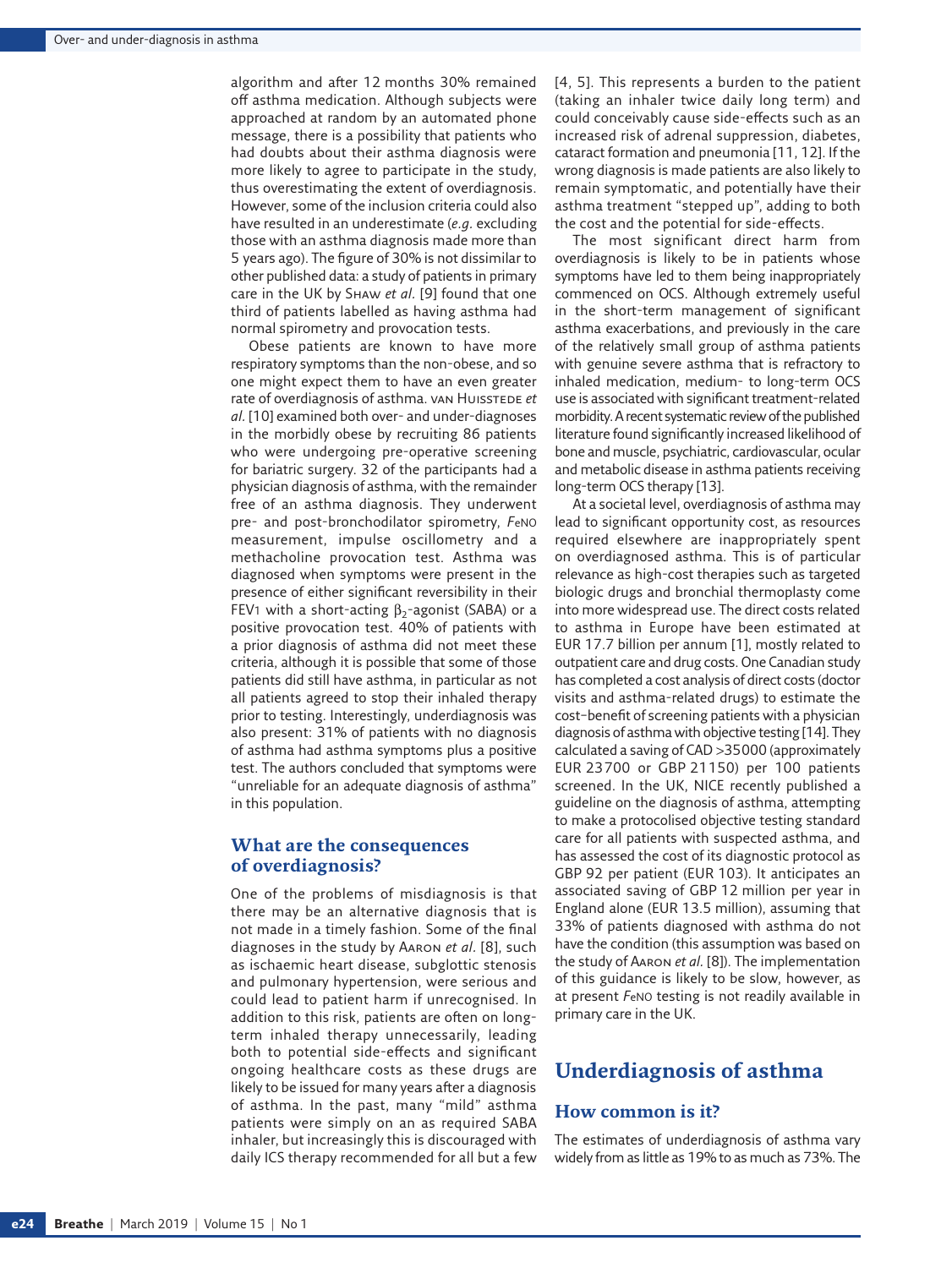largest study, to date, was carried out in Copenhagen in 2000, and involved questionnaires being sent to over 10000 randomly selected subjects aged 14–44 years of age [15]. Those who reported symptoms suggestive of asthma were further assessed according to the GINA recommendations at the time, which included tests of reversible airflow obstruction. 493 were diagnosed with "definite asthma", and of these 50% had not been diagnosed previously. De Marco *et al.* [16] reported similar rates in Italy, when patients who reported respiratory symptoms on questionnaires were reviewed by a physician and had methacholine challenge testing, skin prick tests and serum IgE measurement. ∼32% of patients with asthma identified in this fashion had not been previously diagnosed. In the USA, a study among young adults entering military service demonstrated that of those diagnosed with asthma at enrolment (this included spirometry in all and challenge testing in 67%), in 30% a diagnosis of asthma had never been considered [17].

It should be noted that all of these studies had upper age limits in their inclusion criteria and participants were universally <44 years of age. The rate of underdiagnosis in the elderly may well be different, although there are fewer available data. A US based study conducted in the early 1990s used Medicare eligibility lists to recruit a cohort of patients who underwent a physical examination, spirometry, and questionnaires [18]. 2527 patients who were ≥65 years of age, with <10 pack-years smoking history and no history of congestive heart failure were included. It was estimated that 15% of the elderly who did not have physician-diagnosed asthma had symptoms that would be consistent with asthma. Parameswaran *et al.* [19] recruited 390 patients who were >65 years-old and reported respiratory symptoms on a questionnaire for further evaluation in their homes. 95 patients were diagnosed with asthma on the basis of obstructive spirometry (FEV1/FVC ratio <0.7) with bronchodilator reversibility and symptoms consistent with asthma. The majority of these patients (75 out of 95) were lifelong neversmokers and only seven reported a previous asthma diagnosis. Even if all the ex-smokers are assumed to have COPD rather than asthma, this suggests >70% of asthma patients in this cohort were undiagnosed.

## **Why does it occur?**

Underdiagnosis may be due to medical professionals failing to recognise the disease, and perhaps attributing symptoms to obesity, deconditioning, cardiac disease or other causes. The patient may appear well with no abnormality on examination and if objective tests for asthma are carried out, particularly as a one off or when the patient is already on treatment, they may be falsely reassuring or misunderstood by the treating physician as excluding asthma. One might speculate that because asthma is so prevalent, patients are less likely to be referred to specialists for confirmation of the diagnosis when it is unclear, whereas patients with suspected diseases that are less familiar may be more likely to be referred.

While this may account for some underdiagnosis, it appears that a substantial proportion of patients simply don't ever report their symptoms to a doctor. In the DIMCA (early detection, intervention and monitoring of asthma and COPD) project 66% of the patients with asthma symptoms and objective airflow obstruction, but no previous diagnosis of asthma, had never presented their symptoms to their general practitioner (GP) [20]. van Sснауск *et al.* [20] hypothesised that this may be due to the patients' ability to perceive airflow obstruction. A subgroup of subjects underwent histamine challenge alongside a Borg score and were then divided into "good perceivers", who had an increase in their Borg score when their FEV1 dropped by 20%, and "poor perceivers" who did not report symptoms with a 20% drop in FEV1. Poor perceivers were less likely to have presented to the GP with their respiratory symptoms.

## **What are the consequences?**

Asthma that is undiagnosed is also untreated, and this is likely to result in patients with ongoing symptoms. Patients may avoid exercise, may miss work and be less productive, and their quality of sleep and overall quality of life are likely to be adversely affected. These patients are likely to have unsuppressed airway inflammation and eosinophilic airway inflammation is associated with more asthma exacerbations [21], which may lead to the requirement for OCS and potentially hospitalisation.

It is possible that patients may also die of asthma prior to diagnosis, or on their first presentation of asthma. The UK national review of asthma deaths examined 195 deaths attributed to asthma between 2012 and 2013 [22]. Importantly, 38% of these patients had four or fewer inhalers with a steroid component issued in the previous year, indicating that undertreatment was a probable important factor in their deaths. Almost half of the patients that died of asthma were being managed as "mild" or "moderate" asthma. While this does not directly deal with underdiagnosis, it is an important reminder that even in the developed world undertreatment of asthma remains a problem.

As well as the impact on quality of life and risk of exacerbations, patients whose asthma is untreated may also be at risk of airways remodelling. Before ICS were routinely prescribed in asthma, the natural course of the disease was for a decline in FEV1 over time [23] and the patient's degree of obstruction was related to the duration and severity of their asthma [24]. In 1994, HAAHTELA *et al.* [25] first demonstrated the importance of early ICS treatment. This was a follow-on study from a previous trial in which asthma patients were either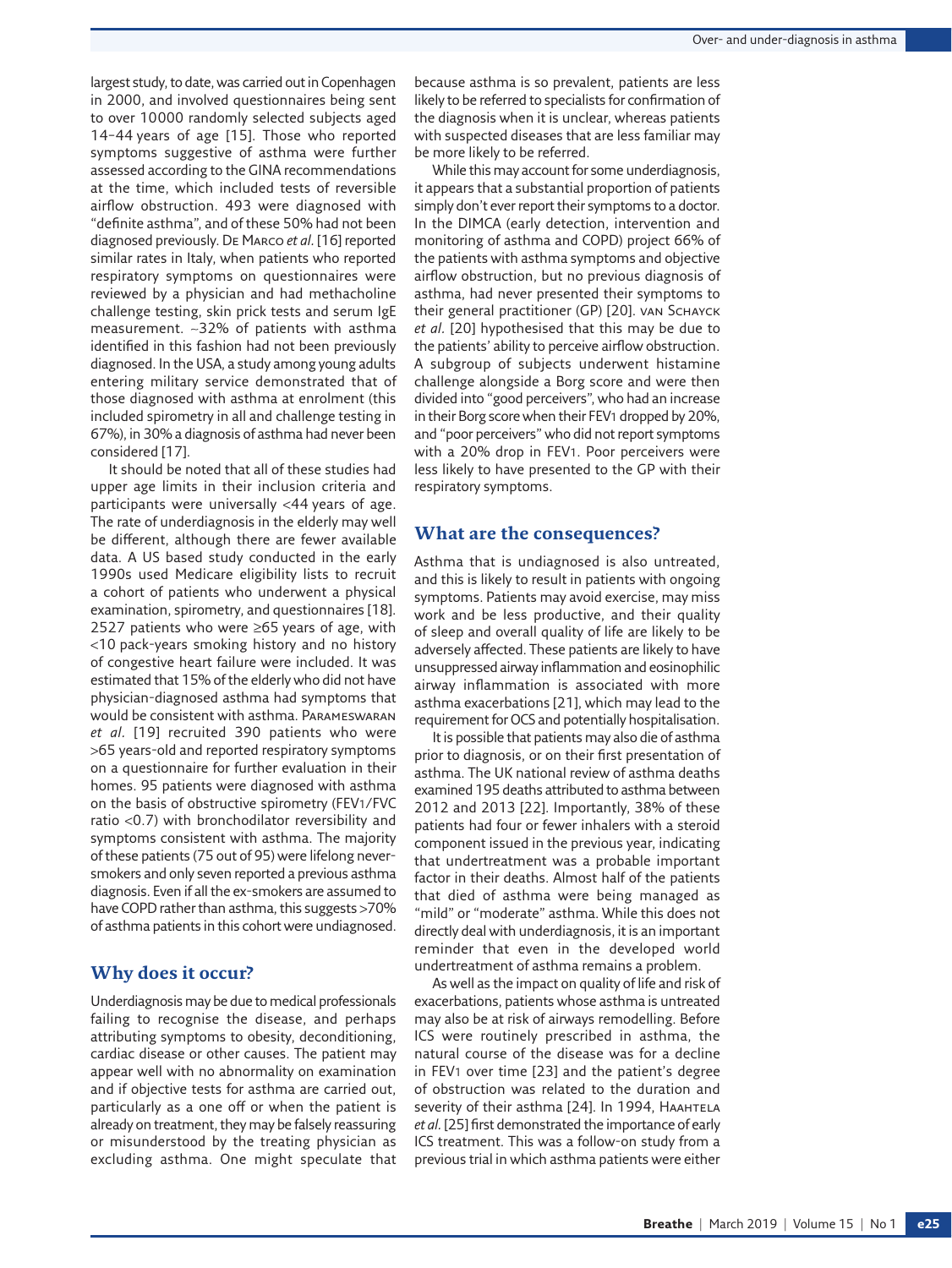treated with as required terbutaline or with inhaled budesonide for 2 years. At the end of that study, the patients who had only had terbutaline were given ICS and the authors demonstrated that they had a significant improvement in lung function measurements (PEFR, FEV1 and provocative concentration causing a 15% fall in FEV1); however, this improvement was to a lesser degree than that observed in the group who were treated with ICS from within a year of diagnosis. By not diagnosing asthma in a timely manner, the opportunity may be missed to stop this decline in lung function [26].

### **Summary**

Asthma misdiagnosis appears to be widespread. This is in part due to the wide differential diagnosis for common respiratory symptoms and the lack of a standardised approach to diagnosis or gold standard test for asthma. It remains a clinical diagnosis, requiring the synthesis of history, examination, physiological tests and possibly trials of treatment. The risks of overtreatment, missing an alternative diagnosis and the financial cost of long-term unnecessary medicines make overdiagnosis a considerable problem. Overdiagnosis is likely to be reduced by the routine use of objective tests of airflow obstruction or bronchial hyperreactivity before any treatment is commenced. This is likely to be further improved by including a measure of airway type 2 inflammation, such as *F*eNO. Priority should be given to prospectively testing diagnostic algorithms that include combinations of these measures, and increasing access to these tests from primary care. Underdiagnosis is more difficult to address, and is equally concerning given the potential risks to the patient of delayed treatment. Public health campaigns to encourage patients to present to primary care if they have symptoms of asthma may be required, or screening of patients for respiratory symptoms when, for example, joining a primary care practice could identify patients who need to have further assessment.

#### **Affiliations**

#### **Joanne Kavanagh1,2, David J. Jackson1,2, Brian D. Kent1,2**

1Guy's Asthma Centre, Guy's and St. Thomas' Hospitals, London, UK. 2Faculty of Life Sciences and Medicine, King's College London, London, UK.

#### **Conflict of interest**

J. Kavanagh has nothing to disclose. D.J. Jackson reports personal fees from Astra-Zeneca, Napp Pharmaceuticals, Chiesi Pharmaceuticals, and GSK, and non-financial support from Boehringer-Ingelheim and Teva Pharmacueticals, outside the submitted work. B.D. Kent reports personal fees from Astra-Zeneca, Napp Pharmaceuticals, and Chiesi Pharmaceuticals, and non-financial support from Boehringer-Ingelheim and Teva Pharmacueticals, outside the submitted work.

#### **References**

- 1. Gibson GJ, Loddenkemper R, Lundbäck B, *et al.*, eds. The European Lung White Book: Respiratory Health and Disease in Europe. Sheffield, European Respiratory Society, 2013.
- 2. Asthma UK. Asthma facts and statistics. [www.asthma.org.uk/](www.asthma.org.uk/about/media/facts-and-statistics/) [about/media/facts-and-statistics/](www.asthma.org.uk/about/media/facts-and-statistics/) Date last accessed: 2018.
- 3. Moynihan R, Doust J, Henry D. Preventing overdiagnosis: how to stop harming the healthy. *BMJ* 2012; 344: e3502.
- 4. Global Initiative for Asthma. Global Strategy for Asthma Management and Prevention. 2018.<https://ginasthma.org/>
- 5. British Thoracic Society, Scottish Intercollegiate Guidelines Network. British guideline on the management of asthma: A national clinical guideline. 2016. [www.sign.ac.uk/assets/](www.sign.ac.uk/assets/sign153.pdf) [sign153.pdf](www.sign.ac.uk/assets/sign153.pdf)
- 6. NICE. Asthma: diagnosis, monitoring and chronic asthma management. 2017.<www.nice.org.uk/guidance/ng80>
- 7. Fowler SJ, O'Byrne PM, Buhl R, *et al.* Two pathways, one patient; UK asthma guidelines. *Thorax* 2018; 73: 797–798.
- 8. Aaron SD, Vandemheen KL, FitzGerald JM, *et al.* Reevaluation of diagnosis in adults with physician-diagnosed asthma. *JAMA* 2017; 317: 269–279.
- 9. Shaw D, Green R, Berry M, *et al.* A cross-sectional study of patterns of airway dysfunction, symptoms and morbidity in primary care asthma. *Prim Care Respir J* 2012; 21: 283–287.
- 10. van Huisstede A, Cabezas MC, van de Geijn G-JM, *et al.* Underdiagnosis and overdiagnosis of asthma in the morbidly obese. *Respir Med* 2013; 107: 1356–1364.
- 11. Lipworth BJ. Systemic adverse effects of inhaled corticosteroid therapy: a systematic review and meta-analysis. *Arch Intern Med* 1999; 159: 941–955.
- 12. Singh S, Amin AV, Loke YK. Long-term use of inhaled corticosteroids and the risk of pneumonia in chronic obstructive pulmonary disease: a meta-analysis. *Arch Intern Med* 2009; 169: 219–229.
- 13. Volmer T, Effenberger T, Trautner C, *et al.* Consequences of long-term oral corticosteroid therapy and its side-effects in severe asthma in adults: a focused review of the impact data in the literature. *Eur Respir J* 2018; 52: 1800703.
- 14. Pakhale S, Sumner A, Coyle D, *et al.* (Correcting) misdiagnoses of asthma: a cost effectiveness analysis. *BMC Pulm Med* 2011; 11: 27.
- 15. Nolte H, Nepper-Christensen S, Backer V. Unawareness and undertreatment of asthma and allergic rhinitis in a general population. *Respir Med* 2006; 100: 354–362.
- 16. De Marco R, Cerveri I, Bugiani M, *et al.* An undetected burden of asthma in Italy: the relationship between clinical and epidemiological diagnosis of asthma. *Eur Respir J* 1998; 11: 599–605.